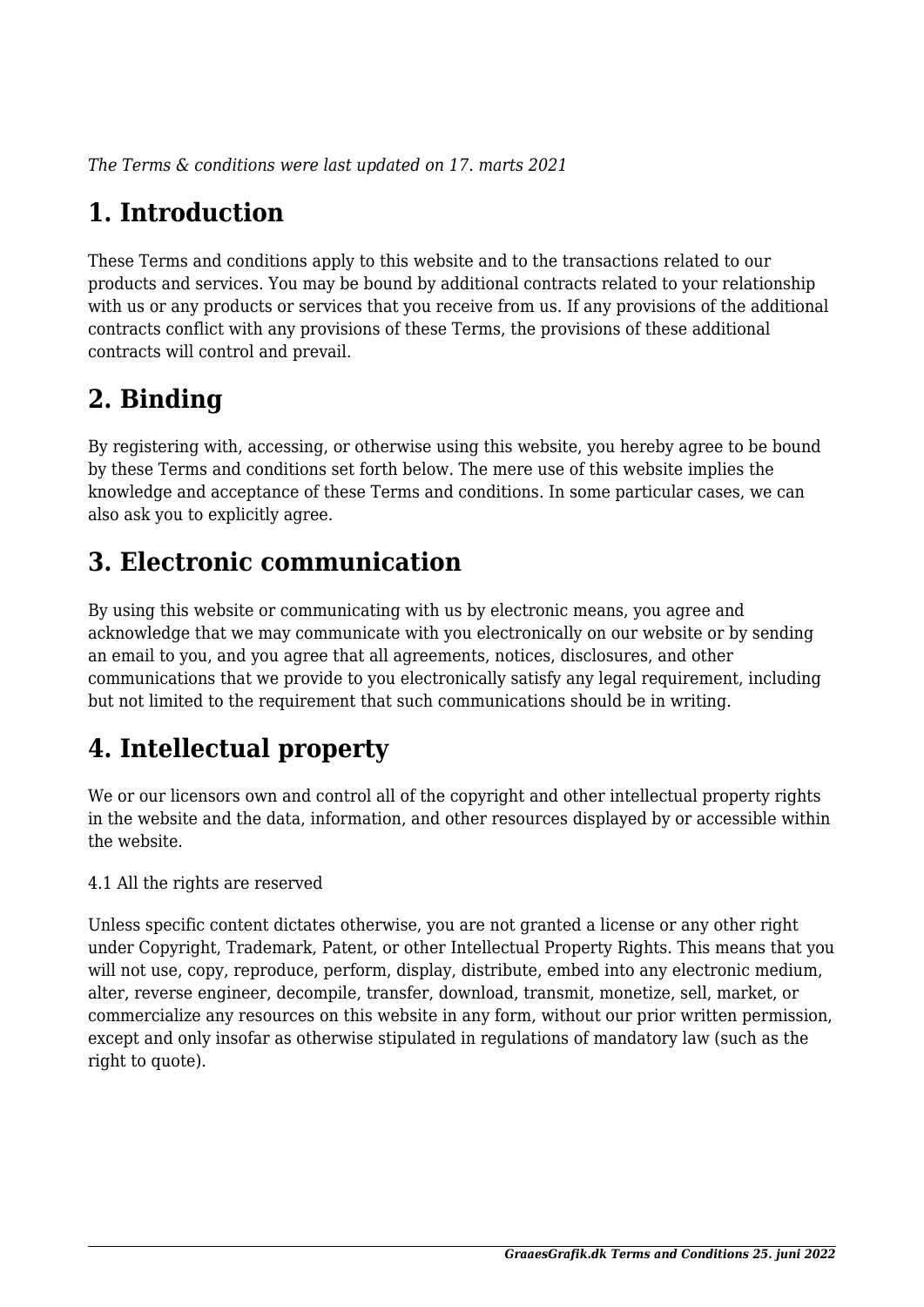# **5. Third-party property**

Our website may include hyperlinks or other references to other party's websites. We do not monitor or review the content of other party's websites which are linked to from this website. Products or services offered by other websites shall be subject to the applicable Terms and Conditions of those third parties. Opinions expressed or material appearing on those websites are not necessarily shared or endorsed by us.

We will not be responsible for any privacy practices or content of these sites. You bear all risks associated with the use of these websites and any related third-party services. We will not accept any responsibility for any loss or damage in whatever manner, however caused, resulting from your disclosure to third parties of personal information.

#### **6. Responsible use**

By visiting our website, you agree to use it only for the purposes intended and as permitted by these Terms, any additional contracts with us, and applicable laws, regulations, and generally accepted online practices and industry guidelines. You must not use our website or services to use, publish or distribute any material which consists of (or is linked to) malicious computer software; use data collected from our website for any direct marketing activity, or conduct any systematic or automated data collection activities on or in relation to our website.

Engaging in any activity that causes, or may cause, damage to the website or that interferes with the performance, availability, or accessibility of the website is strictly prohibited.

# **7. Idea submission**

Do not submit any ideas, inventions, works of authorship, or other information that can be considered your own intellectual property that you would like to present to us unless we have first signed an agreement regarding the intellectual property or a non-disclosure agreement. If you disclose it to us absent such written agreement, you grant to us a worldwide, irrevocable, non-exclusive, royalty-free license to use, reproduce, store, adapt, publish, translate and distribute your content in any existing or future media.

## **8. Termination of use**

We may, in our sole discretion, at any time modify or discontinue access to, temporarily or permanently, the website or any Service thereon. You agree that we will not be liable to you or any third party for any such modification, suspension or discontinuance of your access to, or use of, the website or any content that you may have shared on the website. You will not be entitled to any compensation or other payment, even if certain features, settings, and/or any Content you have contributed or have come to rely on, are permanently lost. You must not circumvent or bypass, or attempt to circumvent or bypass, any access restriction measures on our website.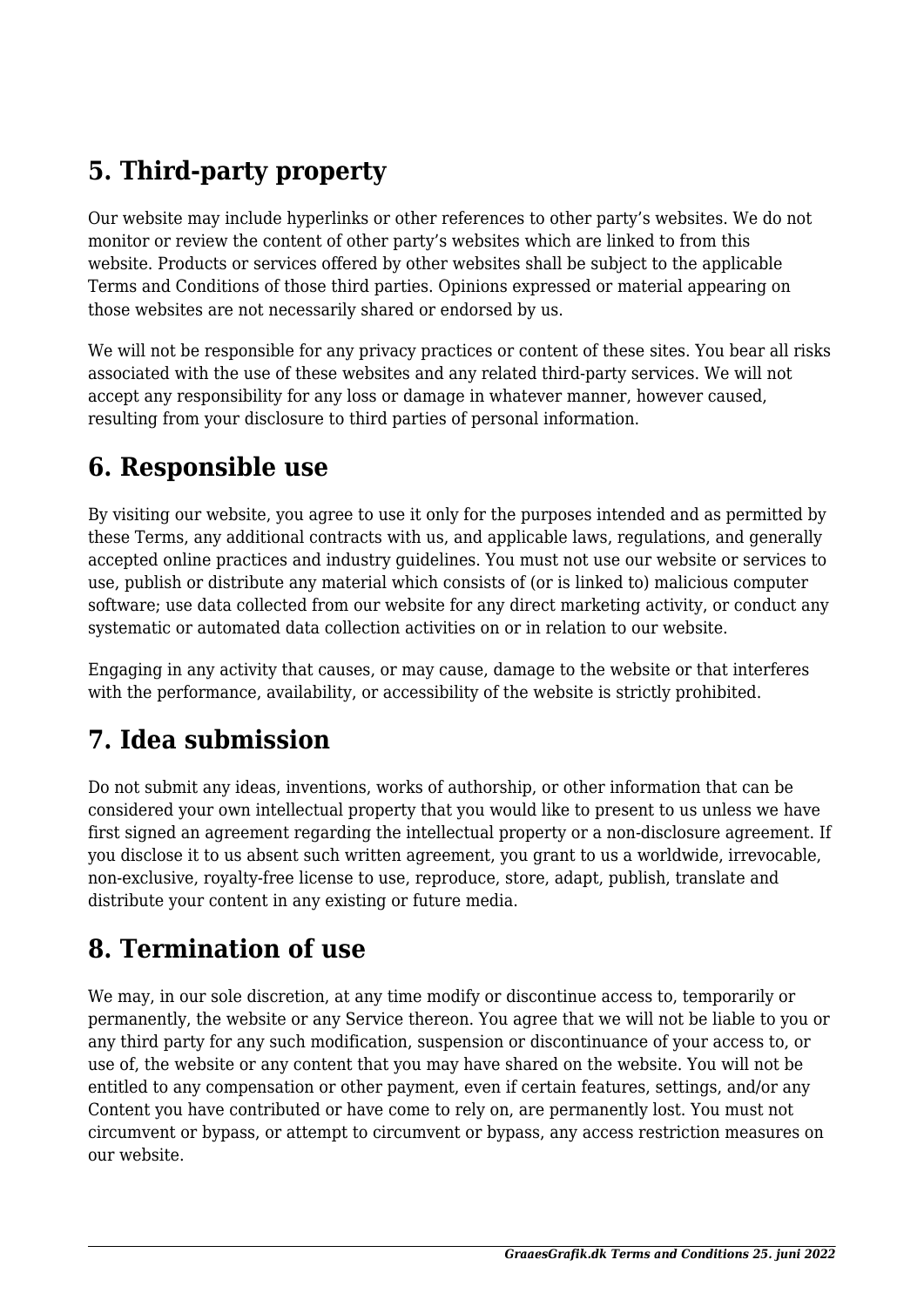## **9. Warranties and liability**

Nothing in this section will limit or exclude any warranty implied by law that it would be unlawful to limit or to exclude. This website and all content on the website are provided on an "as is" and "as available" basis and may include inaccuracies or typographical errors. We expressly disclaim all warranties of any kind, whether express or implied, as to the availability, accuracy, or completeness of the Content. We make no warranty that:

- this website or our content will meet your requirements;
- this website will be available on an uninterrupted, timely, secure, or error-free basis.

Nothing on this website constitutes or is meant to constitute, legal, financial or medical advice of any kind. If you require advice you should consult an appropriate professional.

The following provisions of this section will apply to the maximum extent permitted by applicable law and will not limit or exclude our liability in respect of any matter which it would be unlawful or illegal for us to limit or to exclude our liability. In no event will we be liable for any direct or indirect damages (including any damages for loss of profits or revenue, loss or corruption of data, software or database, or loss of or harm to property or data) incurred by you or any third party, arising from your access to, or use of, our website.

Except to the extent any additional contract expressly states otherwise, our maximum liability to you for all damages arising out of or related to the website or any products and services marketed or sold through the website, regardless of the form of legal action that imposes liability (whether in contract, equity, negligence, intended conduct, tort or otherwise) will be limited to the total price that you paid to us to purchase such products or services or use the website. Such limit will apply in the aggregate to all of your claims, actions and causes of action of every kind and nature.

## **10. Privacy**

To access our website and/or services, you may be required to provide certain information about yourself as part of the registration process. You agree that any information you provide will always be accurate, correct, and up to date.

We have developed a policy to address any privacy concerns you may have. For more information, please see our **Privacy Statement** and our [Cookie Policy](https://www.graaesgrafik.dk/cookiepolitik-eu/).

# **11. Export restrictions / Legal compliance**

Access to the website from territories or countries where the Content or purchase of the products or Services sold on the website is illegal is prohibited. You may not use this website in violation of export laws and regulations of Denmark.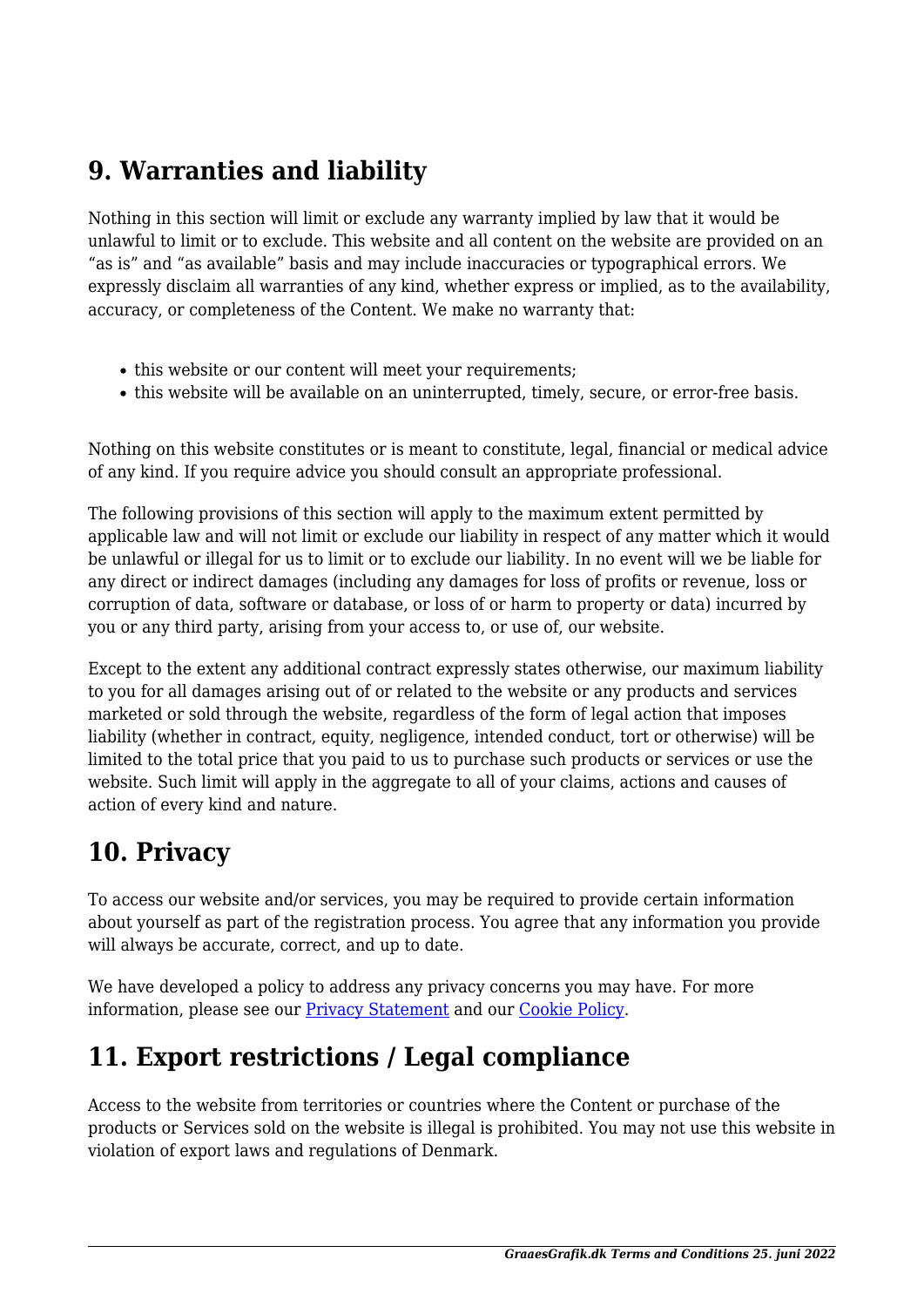## **12. Assignment**

You may not assign, transfer or sub-contract any of your rights and/or obligations under these Terms and conditions, in whole or in part, to any third party without our prior written consent. Any purported assignment in violation of this Section will be null and void.

#### **13. Breaches of these Terms and conditions**

Without prejudice to our other rights under these Terms and Conditions, if you breach these Terms and Conditions in any way, we may take such action as we deem appropriate to deal with the breach, including temporarily or permanently suspending your access to the website, contacting your internet service provider to request that they block your access to the website, and/or commence legal action against you.

## **14. Force majeure**

Except for obligations to pay money hereunder, no delay, failure or omission by either party to carry out or observe any of its obligations hereunder will be deemed to be a breach of these Terms and conditions if and for as long as such delay, failure or omission arises from any cause beyond the reasonable control of that party.

# **15. Indemnification**

You agree to indemnify, defend and hold us harmless, from and against any and all claims, liabilities, damages, losses and expenses, relating to your violation of these Terms and conditions, and applicable laws, including intellectual property rights and privacy rights. You will promptly reimburse us for our damages, losses, costs and expenses relating to or arising out of such claims.

## **16. Waiver**

Failure to enforce any of the provisions set out in these Terms and Conditions and any Agreement, or failure to exercise any option to terminate, shall not be construed as waiver of such provisions and shall not affect the validity of these Terms and Conditions or of any Agreement or any part thereof, or the right thereafter to enforce each and every provision.

## **17. Language**

These Terms and Conditions will be interpreted and construed exclusively in Danish. All notices and correspondence will be written exclusively in that language.